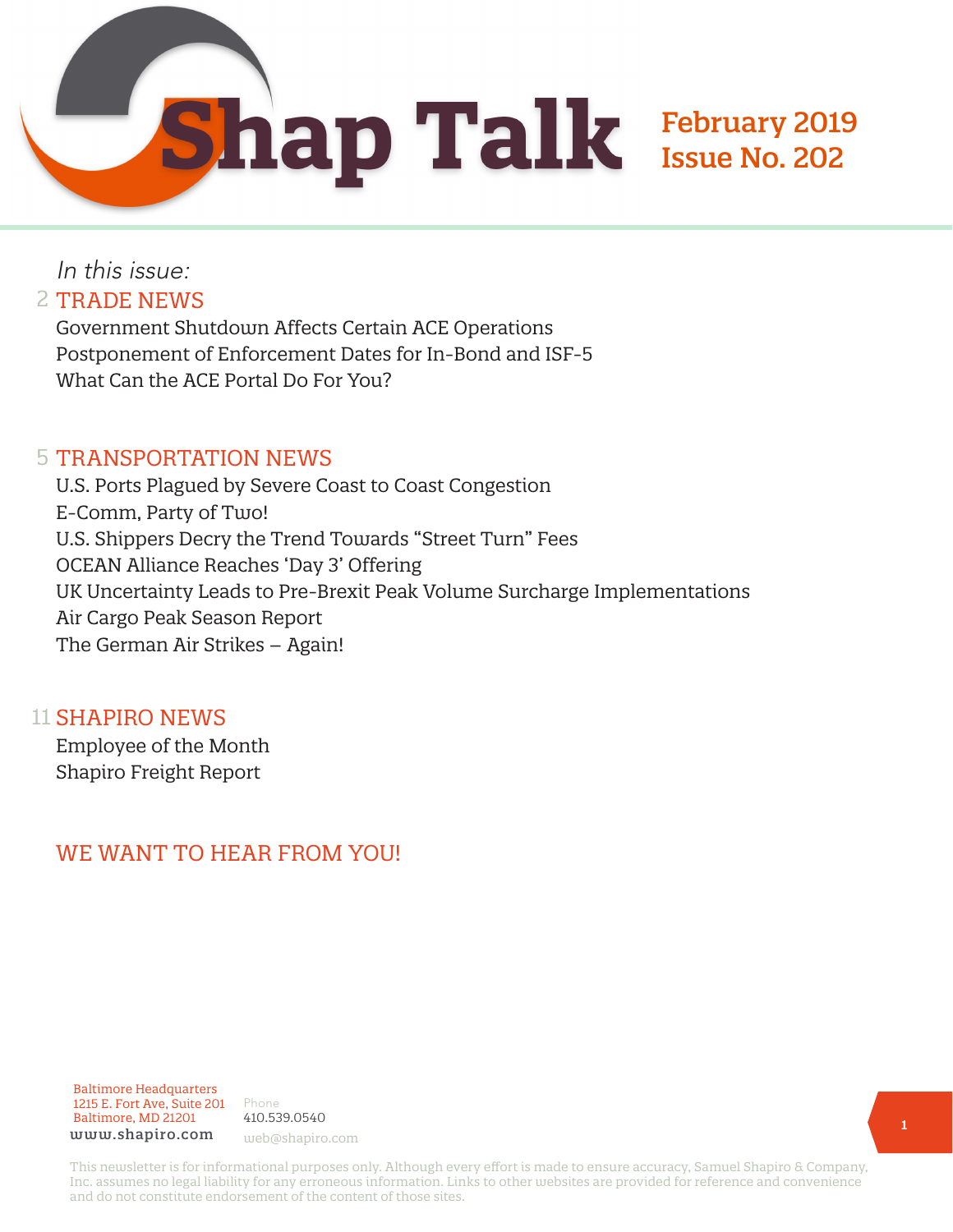

# **TRADE NEWS:**

### Government Shutdown Affects Certain ACE Operations

Though a sigh of relief may be warranted for many as government operations are temporarily funded once again, importers are still likely to experience delays (a ripple effect of sorts) as a result of the recent furloughs.

According to the National Customs Brokers & Forwarders Association of America (NCBFAA), "[Customs and Border Protection (CBP)] expects a backlog for the Participating Government Agencies (PGA's) to work through before things get back to normal." CBP's Office of Trade has their work cut out for them as they assess the damage, set priorities and consider delays in policy implementation.

While the full scale of adjustments related to the Automated Commercial Environment (ACE) has yet to be released, CBP has announced that electronic drawback claim filing requirements via ACE have not been impacted, though certain deployments have been postponed.

#### ACE Drawback Filing – On Schedule

As previously reported, CBP issued the new 'Modernized Drawback' requlations in the Federal Register on December 18, 2018, as directed by the Trade Facilitation and Trade Enforcement Act of 2015 (TFTEA). These regulations establish new processes for drawback pursuant to TFTEA that liberalize the merchandise substitution standard, simplify recordkeeping requirements, extend and standardize timelines for filing drawback claims, and require the electronic filing of drawback claims.

CBP has declared that, "the mandatory filing of drawback claims pursuant to the Trade Facilitation and Trade Enforcement Act of 2015 (TFTEA) is not impacted by the shutdown and will proceed as planned, regardless of funding status after February 15."

Therefore, effective February 24, 2019, all drawback claims must still be filed electronically in ACE as TFTEA drawback.

#### ACE Deployments – Temporarily Postponed

On January 29, 2019, CBP issued [CSMS#19-000022](https://csms.cbp.gov/viewmssg.asp?Recid=24008&page=&srch_argv=&srchtype=&btype=&sortby=&sby=), which notified the trade that certain ACE deployments would be delayed. The delayed portal updates include the automation of CBP Form 5106, unique identifiers for Centers of Excellence and Expertise and updates to the Generalized System of Preferences (GSP). These updates were originally scheduled to rollout on February 9.

Shapiro will provide additional information regarding new dates and relevant resources as they become available. If you have questions regarding ACE deployment or if delayed PGA processing has impacted your operations, then please reach out to our compliance team ([compliance@shapiro.com\)](mailto:compliance%40shapiro.com?subject=) for further assistance.

> Perijo Bennett Regulatory Compliance Specialist



Baltimore Headquarters Baltimore Headquarters 1215 E. Fort Ave, Suite 201 www.shapiro.com web@shapiro.com Baltimore, MD 21201

Phone Phone rnone<br>410.539.0540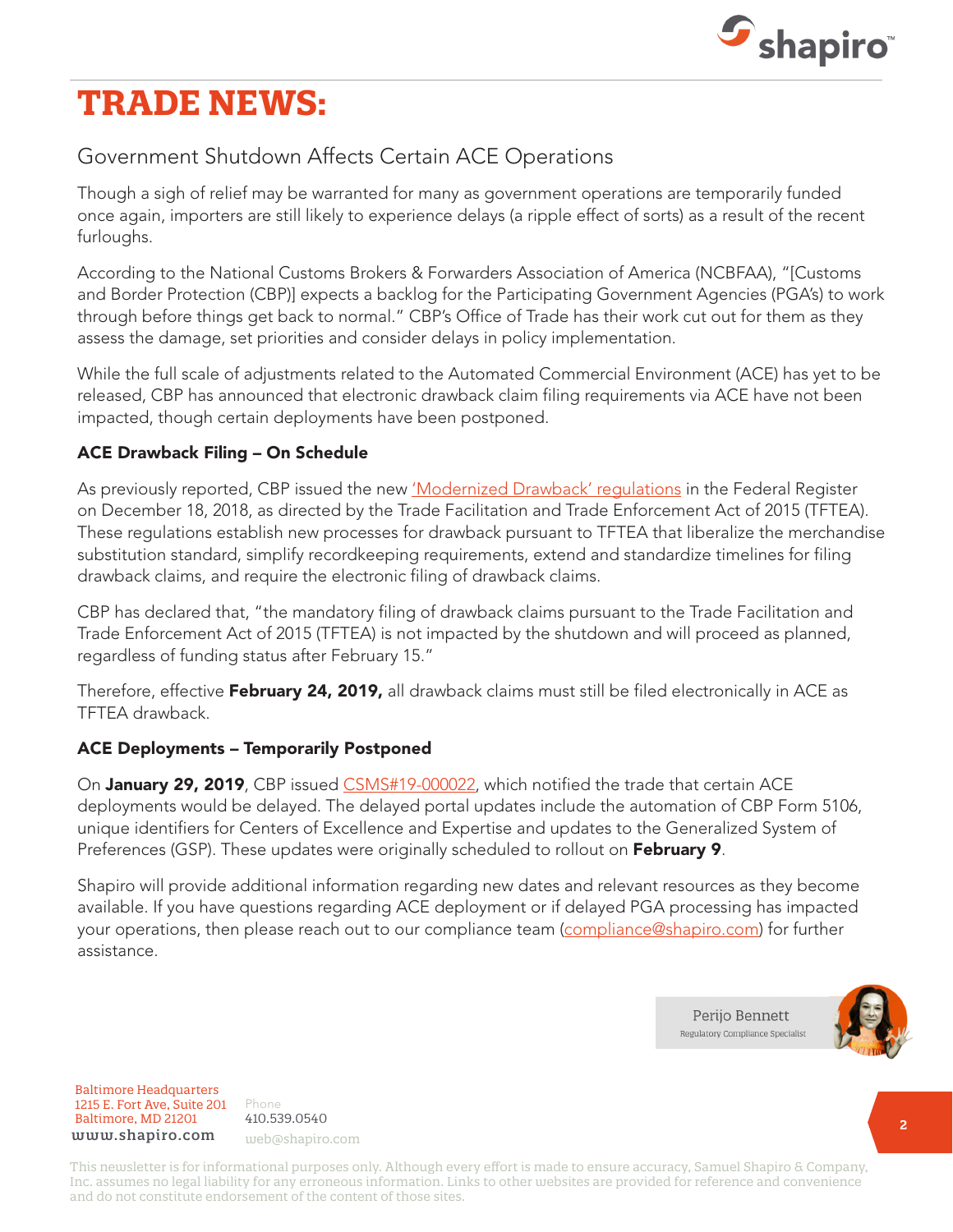

### Postponement of Enforcement Dates for In-Bond and ISF-5

An ACE bandage isn't the only remedy that Customs and Border Protection (CBP) needs to heal its shutdown wounds.

On January 18, 2019, CBP postponed enforcement of the changes to the in-bond regulations scheduled to begin on February 6, 2019 due to the hiatus in government funding. A new enforcement date will be established after full operations resume. This will allow CBP to reschedule the planned consultation and collaboration with the trade through the Commercial Customs Operations Advisory Committee (COAC) Inbond Working Group. Enforcement of new regulations is not expected prior to March 1, 2019.

Additionally, CBP published a rule on April 12, 2018 which expanded the definition of 'importer' for foreign cargo remining on board (FROB) shipments to include NVOCCs and booking agents as the parties responsible for ISF-5 filings. CBP had planned to begin issuing liquidated damage claims for violations of the [ISF-5 requirements](https://www.shapiro.com/alerts/importers-beware-isf-5-enforcements-are-coming/) on January 21, 2019. Due to the lapse in funding, CBP was forced to suspend the enforcement of ISF-5 filings, but they are now expected to go live on **March 15, 2019**.

Please reach out to our compliance team [\(compliance@shapiro.com](mailto:compliance%40shapiro.com?subject=)) with any in-bond, FROB and/or ISF-5 related questions.





### What Can the ACE Portal Do For You?

Customs and Border Protection (CBP) and the Department for Homeland Security created the Automated Commercial Environment (ACE) Secure Data Portal as a centralized, web-based entry point that connects CBP, trade representatives and the various government agencies involved with the importation of goods into the United States.

Firstly, did you know that ACE houses a live feed for antidumping and countervailing duty (AD/CVD) cases? Here's a look at some of the AD/CVD case tools and other implements available to you via the ACE Portal:

#### Classification Assistance

Enter the country, description, Harmonized Tariff Schedule (HTS) number or manufacturer criteria for an active case. While antidumping and countervailing duties aren't based off HTS codes, this option can serve as a useful tool in determining the presence of AD/CVD.

Baltimore Headquarters Baltimore Headquarters 1215 E. Fort Ave, Suite 201 www.shapiro.com <sub>web@shapiro.com</sub> Baltimore, MD 21201

Phone Phone rnone<br>410.539.0540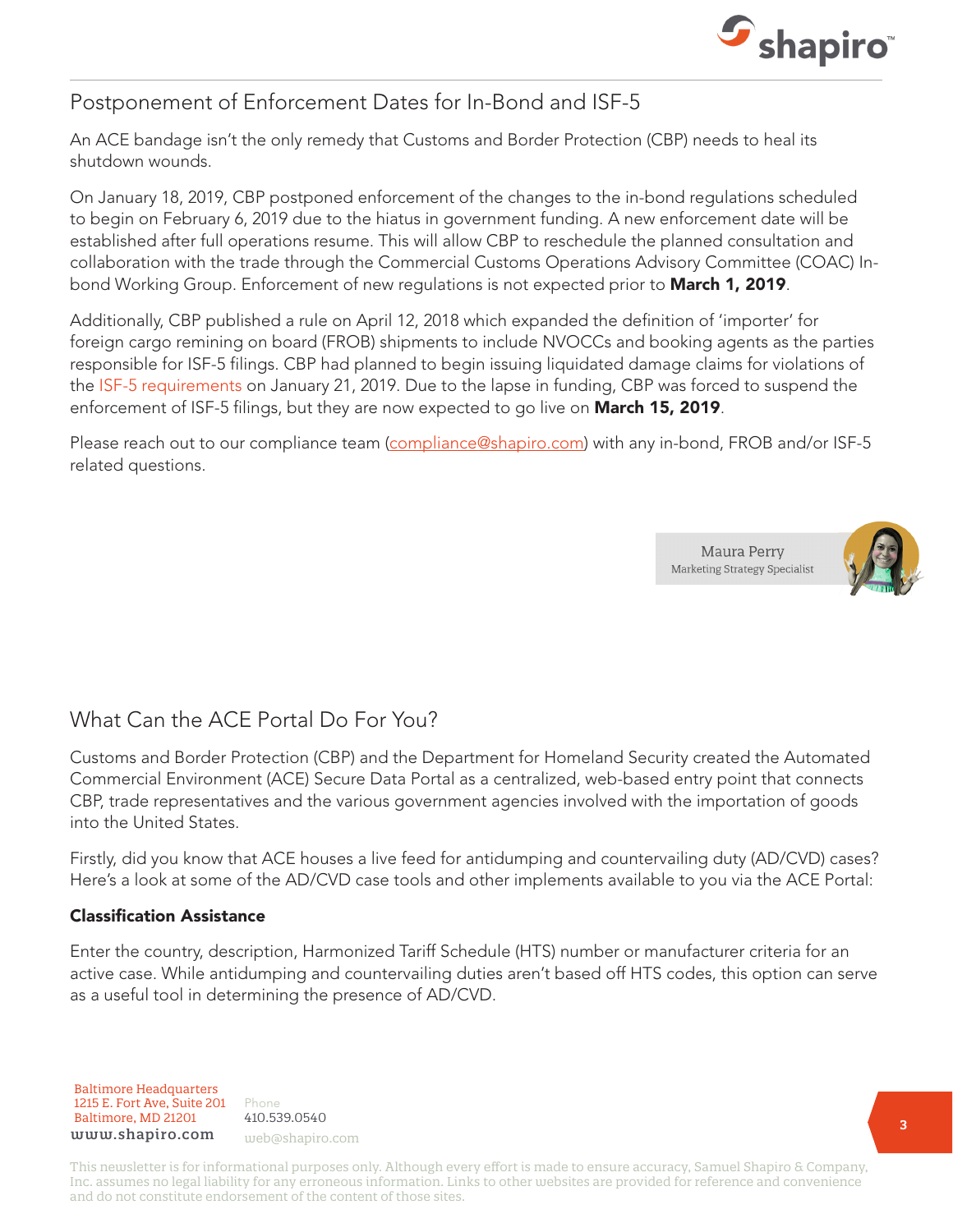

#### Case Reviews – by Company

Review the companies that are named within the scope of certain cases, as well as the current rates. If you need a copy of the most recent scope of the ruling, you can select the 'AD/CVD Messages Search' option using the specific case number. This will yield any associated cases and provide their scopes, current rates and the history of the rates. The following searches may be useful:

- Run the REF-202 AD/CVD Active Case List to view via list format.
	- o Reveals case numbers, short descriptions of the item, possible HTS numbers and duty rates per manufacturer/export.
- Run the ES-109 AD/CVD Entry Summary Liquidation to check on your own active shipments.
	- o Provides the current status of your entries with the ADD/CVD amount paid as well as the liquidation/closure date and status.

#### Section 201, 232, 301 Tariffs

Additional reporting is available within ACE for Section 232 (Steel and Aluminum), [Section 301](https://www.shapiro.com/tariffs/tariff-news/) (Additional Duties from China) and Section 201 (Solar Tariffs) given recent trade remedies.

As the potential [March 1st tariff increase quickly approaches](https://www.shapiro.com/alerts/section-301-list-3-tariffs-to-remain-at-10-for-an-additional-90-days/), the Section 301 report can provide beneficial information outlining details such as entry date and immediate transportation date, which will play a key role in determining whether you will pay 10%, or potentially 25%, in additional duties.

Remember, additional duties are based on the day the vessel or plane arrives in the U.S., not the day the Customs entry is submitted!

#### Customs Forms 28, 29

Marked increases in Customs Form 28 (Request for Information) and Customs Form 29 (Notice of Action) have accompanied the additional tariffs. These forms have strict response timelines, but ACE may be able to assist you here once again.

• Run ES-013 CBP Form 28, 29, 4647 (reject) status report to view the date the notice was issued and a status update.

Since the government shutdown, CBP has been playing catch-up in regard to reviewing entries. The above report is a good resource to keep track of your pending Customs Transactions so as to avoid penalties and additional fees.

Rather than requesting and waiting for information from your Customs broker, ACE allows users to independently access complete entry summary data and statement reports within minutes. In addition to tracking, users can personalize their portal page by selecting relevant training documents from the resource services offered within ACE.

What are you waiting for? It's time to start utilizing the **ACE Portal** today!

Marissa Curran Compliance Analyst

Baltimore Headquarters Baltimore Headquarters 1215 E. Fort Ave, Suite 201 1215 E. Fort Ave, Suite 201 Baltimore, MD 21201 Baltimore, MD 21201 www.shapiro.com web@shapiro.com

Phone Phone 410.539.0540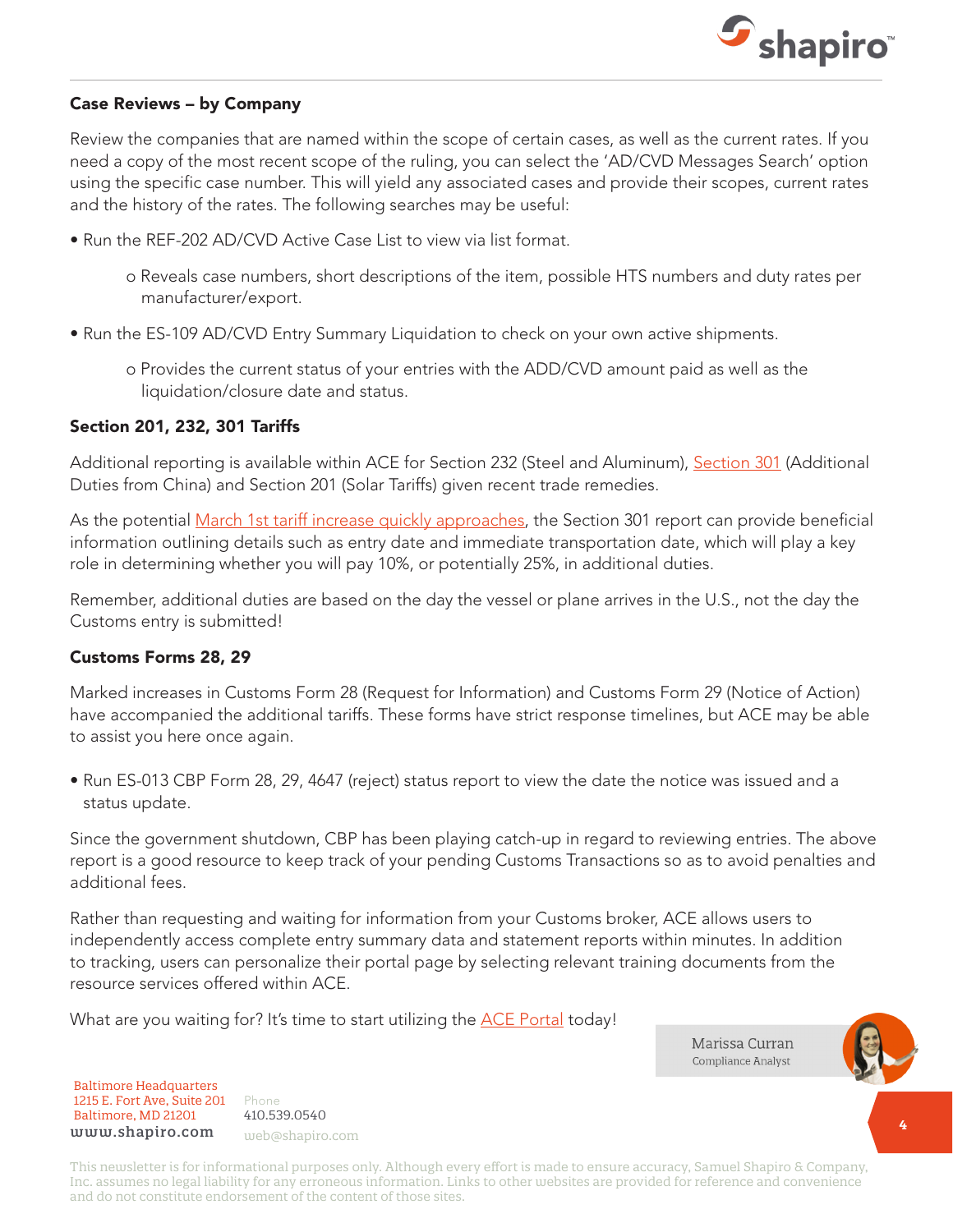

# **TRANSPORTATION NEWS**

### U.S. Ports Plagued by Severe Coast to Coast Congestion

Apparently, 'what happens in 2018, doesn't always stay in 2018' given the severe congestion that supply chains are still experiencing as a result of the onslaught of bookings made at the tail end of 2018. Earlier this month, we reported on the [rail congestion and backlogs](https://www.shapiro.com/alerts/union-pacific-rail-congestion-and-backlogs-at-many-u.s.-ports/) witnessed across many U.S. ports. Unfortunately, the situation has only grown more dire since our last report, as supply chains are replete with delays, backlogs and fees.

#### Who or what is responsible for the congestion?

The answer, rather than a single entity (though wouldn't it be liberating to point a finger), is actually comprised of an amalgam of catalysts that each occurred one on top of the next to create the 'perfect storm'. Diminished capacity, an unstable political climate/trade war, the holiday shipping surge, harsh global weather, equipment shortages, a government shutdown and the pre-Chinese New Year (CNY) rush all worked in tandem to create some of the worst congestion witnessed in decades.

In early November, [parking lots formed at many of the West Coast ports](https://www.shapiro.com/blog/why-do-the-ports-of-los-angeleslong-beach-look-like-a-parking-lot-the-5-minute-guide-to-understanding-the-congestion/). As shippers rushed cargo well ahead of inventory planning needs in an attempt to beat tariffs and as carriers continued to remove capacity, backlog became imminent. Add to this the resulting equipment shortages, government furlough and temperatures that could make a polar bear shiver and you've got yourself a recipe for disaster that has importers facing disadvantageous delays, backlogs and fees.

#### What should I expect as an importer?

Though pundits expect disruptions and delays to continue through the end of February, the noose appears to be loosening.

Shapiro continues to work diligently through these congestion problems to move our customers' cargo as efficiently as possible. However, customers should be prepared to incur [demurrage and detention](https://www.shapiro.com/blog/demurrage-detention-per-diem-oh-my-6-tips-to-avoid-additional-charges/) charges associated with any prolonged storage. We are also advising customers to steer clear of booking overweight cargo at the moment as overweight moves are being actively avoided by truckers as they attempt to fulfill as many client obligations as possible by favoring quicker legal weight moves.

Are you drowning in delays or other congestion-related issues? Contact our **Shapiro routing and** [intermodal experts](mailto:web@shapiro.com) and we'll work together to keep you and your cargo afloat!

> **Marley Cooper Global Logistics Manager**



Baltimore Headquarters Baltimore Headquarters 1215 E. Fort Ave, Suite 201 www.shapiro.com web@shapiro.com Baltimore, MD 21201

Phone Phone rnone<br>410.539.0540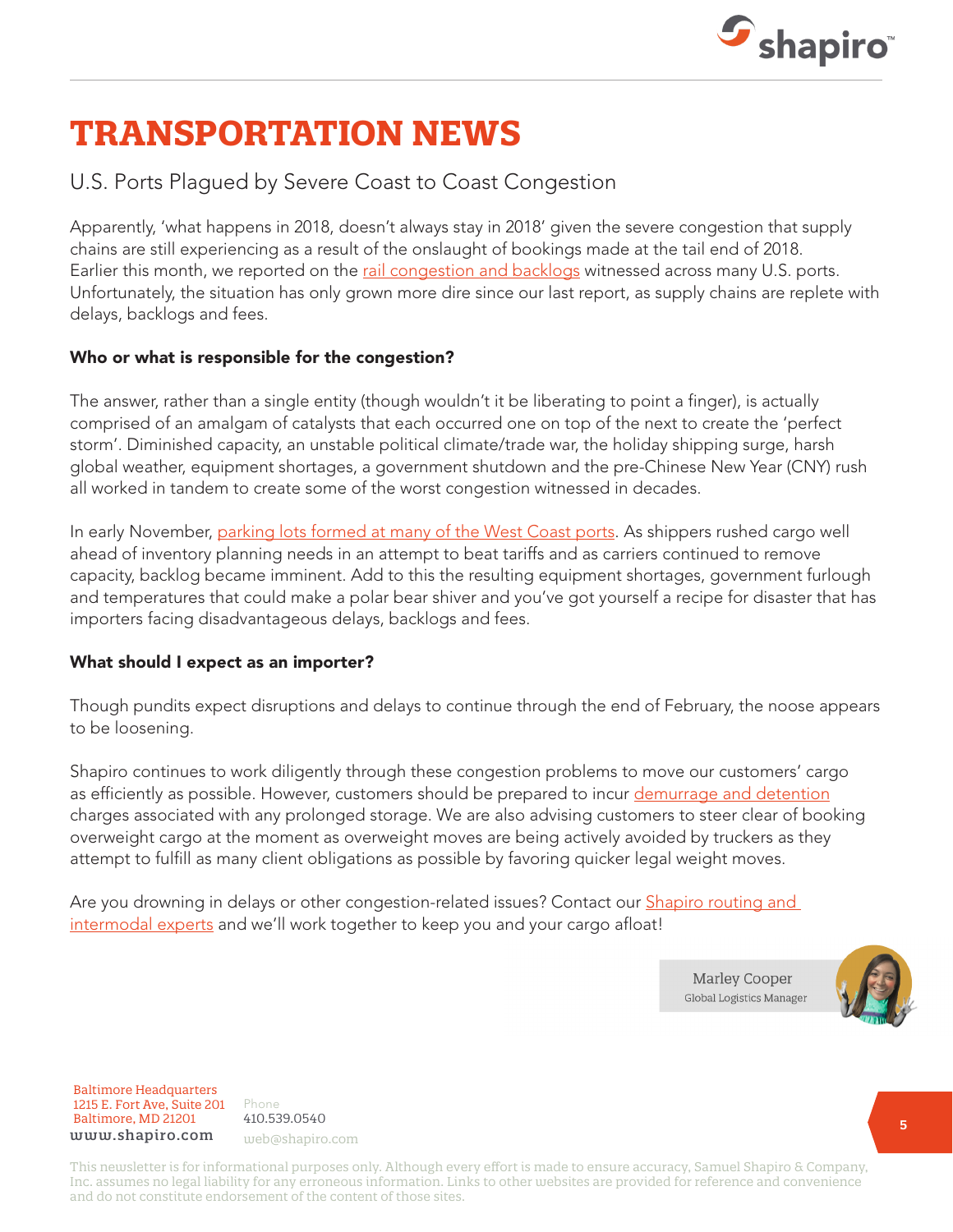

### E-Comm, Party of Two!

Supply chains are littered with multinational ocean carriers and freight forwarding competition spread across all industry sectors. As the volume of cooperative space-sharing and technology-driven alliances rapidly increases, so too do the efficiencies in e-commerce shipments. However, not everyone understands where to focus their integrated efforts.

Amazon and Walmart, the goliaths of the online retail world, continue to rock the traditional boat with intense technological integration, while smaller and less advanced competitors struggle to keep from falling overboard. What exactly has contributed to such success in an immensely saturated industry?

#### The Winners – Free Shipping and Two-Day Delivery

Today's immediate delivery options demanded by consumers and a diverse marketplace filled with small and mid-size manufacturing companies alike, have driven demand for competitive services such as Amazon Prime. Quick and cheap delivery convenience is key in today's climate.

Amazon and Walmart have shifted their investments into final mile delivery capabilities in an attempt to further their stranglehold over the competition. Both are working to enhance their final mile capabilities via increased spend on equipment and the development of new processes that simplify, yet simultaneously add more elements of white glove service, to final mile deliveries.

#### The Less Fortunate – Those Out of Touch with Manufacturers

The U.S. Postal Service, UPS, FedEx and other established couriers struggle to match the predictive equipment and autonomous technological capabilities offered from their successful competitors. At present, they have focused their investments into the development of a drop-off network of access points.

However, their inability to outperform the newer companies hinges greatly on a lack of communication and durable relationships with third party manufacturers. The e-commerce giants have established and developed relationships with many small and mid-size companies tasked with order fulfillment. Larger couriers do not share the same accessibility to manufacturers, and therefore struggle to avoid business disruptions incurred with meeting demand.

Will manufacturers continue to favor their Amazon and Walmart orders? Or will they realize the threat that large online marketplaces with their own manufacturing capabilities pose to their brands in the long term? The future of e-commerce rests largely on the development of sound and forward-thinking technological strategies for large couriers and the role these couriers will play (if any) in the supply chains of e-commerce behemoths.

> Abigail Duffield E-Commerce Implementation Manager



Baltimore Headquarters Baltimore Headquarters 1215 E. Fort Ave, Suite 201 1215 E. Fort Ave, Suite 201 Baltimore, MD 21201 Baltimore, MD 21201 www.shapiro.com web@shapiro.com

Phone Phone 410.539.0540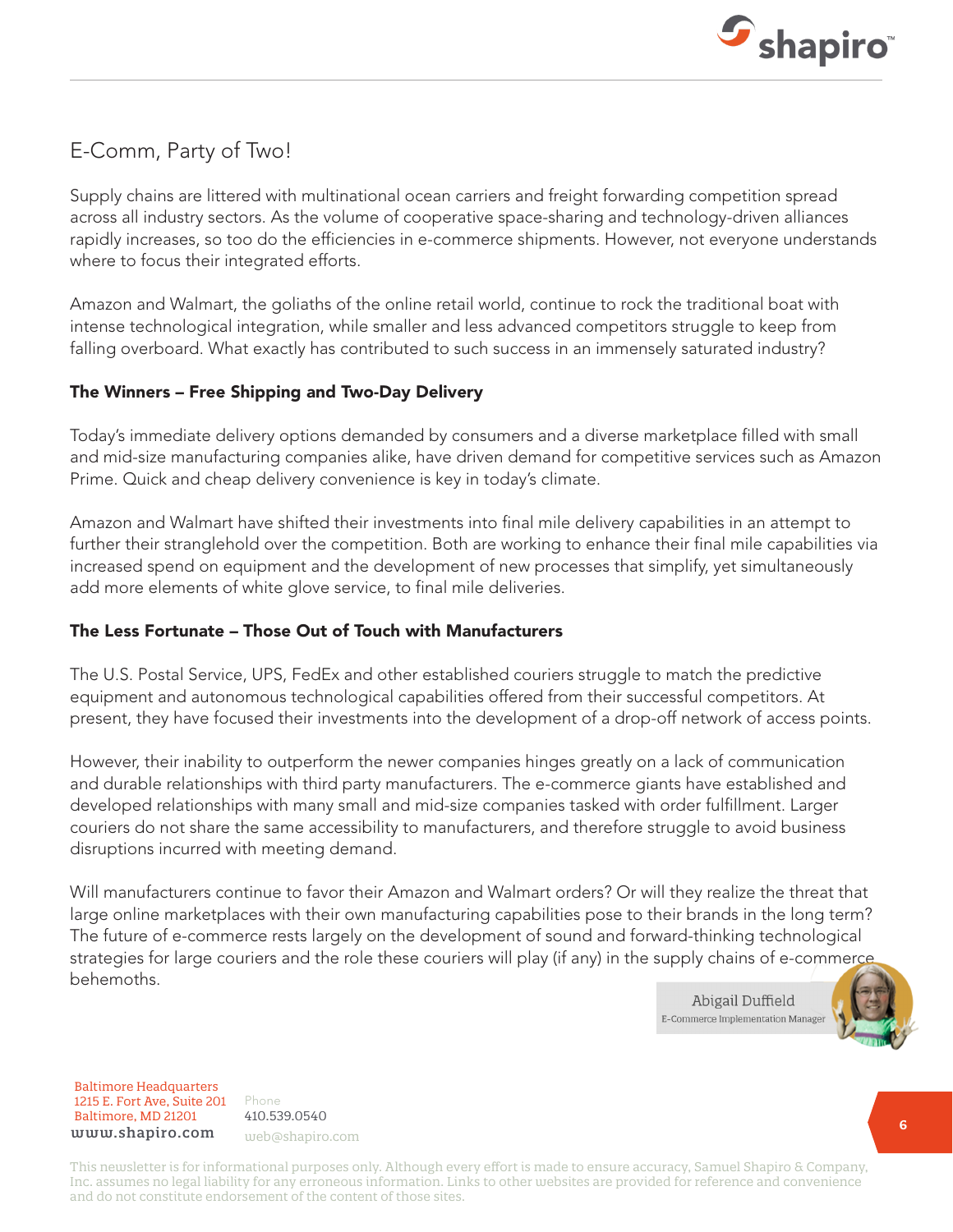

### U.S. Shippers Decry the Trend Towards "Street Turn" Fees

U.S. shippers fear recent "street turn", or round-trip fees, announced by ZIM, HMM and SM Lines could jeopardize their expressed interest in streamlining and optimizing the industry. The steamship lines announced that pre-authorization for street turns will be required and incur a fee of up to \$75 per container beginning February 4, 2019.

Street turn is an industry term that refers to the practice of using the same equipment for both import and export. The move to impose fees threatens the equipment utilization, cost reduction, congestion reduction and favorable net emission gains associated with this methodology.

The U.S. Agriculture Transportation Coalition (AgTC) quickly condemned the move as "one of the least constructive, poorly considered steps conceivable" as it negatively impacts all parties involved by furthering port and rail ramp congestion and delays. AgTC members have accused the steamship lines of using street turn fees as another revenue stream, despite street turns being one of the few practices capable of mitigating the impact of near-constant port and rail ramp congestion in the country.

While this is the first announcement regarding the additional fees, Maersk has also announced similar, though more focused, charges for street turn requests via their booking portal Avantida. Maersk says it will charge for a street turn authorization request, but that it will credit the fee if the authorization is provided. Rejections by the carrier and cancellation requests are still subject to the fee. Maersk attributes the fees to the reduction in administrative hassle, time and savings costs and CO emissions.

Shippers' eyes are now on other steamship lines and the path each will take to either encourage or discourage the practice.

If you are already falling victim to street turn fees, then please reach out to us at [web@shapiro.com](mailto:web%40shapiro.com?subject=) and we would be happy to explore your options to quickly and painlessly mitigate these fees.





Baltimore Headquarters Baltimore Headquarters 1215 E. Fort Ave, Suite 201 www.shapiro.com web@shapiro.com Baltimore, MD 21201

Phone 410.539.0540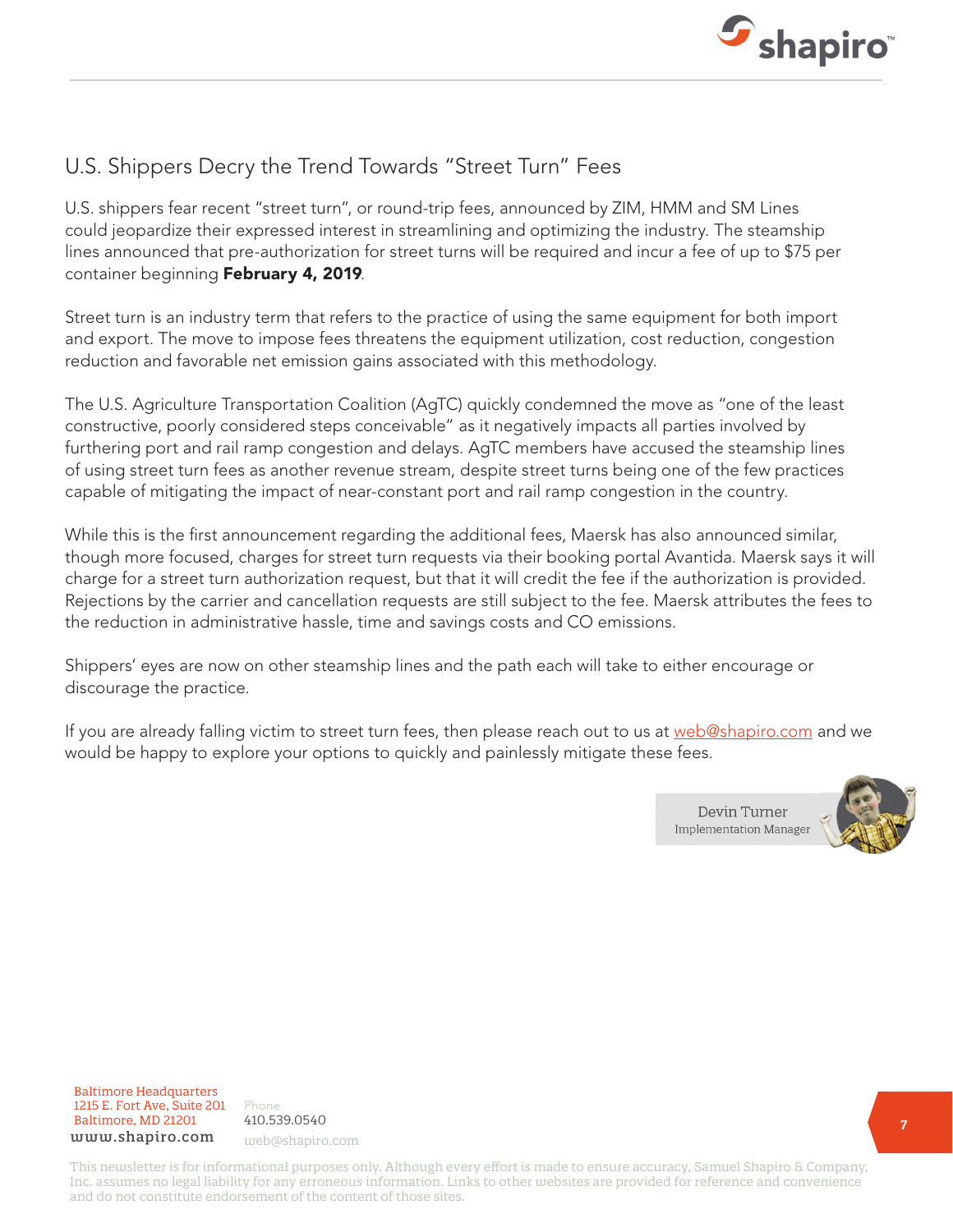

## OCEAN Alliance Reaches 'Day 3' Offering

Though still in its infancy, the OCEAN Alliance has again revealed plans to revamp the space sharing agreement it established in 2017. In cooperation with its members, the group unveiled its 'Day 3' offering – comprised of 38 services, 330 container ships and a 3.8 million TEU carrying capacity.

#### Who belongs to the OCEAN Alliance?

- Orient Overseas Container Line (OOCL)
- CMA CGM
- Evergreen Line
- COSCO Shipping

Effective April 2019, the announcement hinges on the acquisition of an additional 11 container ships, which would bring the OCEAN Alliance's total vessel count to 330. The additional assets will increase their current 3.52 million TEU capacity by nearly 300,000 TEUs annually.

#### What services will the OCEAN Alliance be providing in its 'Day 3'?

- 19 Transpacific services; 12 West Coast and 7 East Coast
- 7 Asia-North American services
- 4 Asia-Mediterranean services
- 2 Transpacific services; linking North Europe to the East Coast/Gulf of Mexico (COSCO offering a third, unaffiliated service)

The first round of revisions, dubbed the ['Day 2 Product'](https://www.shapiro.com/newsletters/may-2018-issue-193/#st-9), was unveiled by the OCEAN Alliance carriers last year. By integrating 41 services across 7 trade lanes into its existing schedule, the alliance signaled a desire and capability for developmental growth.

As more players join in the quest to standardize and regulate the industry, we continue to ask ourselves if [achieving universal harmony](https://www.shapiro.com/newsletters/december-2018-issue-200/#st-7) in the era of digital shipping is possible. In the dawning of today's technological and integrated global climate, successful and early advancements from the unification of carriers, such as the OCEAN Alliance, is of utmost importance.

If you are interested in learning more about carrier alliances or blockchain initiatives and the ways in which they can impact and bolster your business, please contact us at [web@shapiro.com](mailto:web%40shapiro.com?subject=).





Baltimore Headquarters 1215 E. Fort Ave, Suite 201 **Baltimore, MD 21201** 410.539.0540 www.shapiro.com web@shapiro.com

Phone **1915** 410.539.0540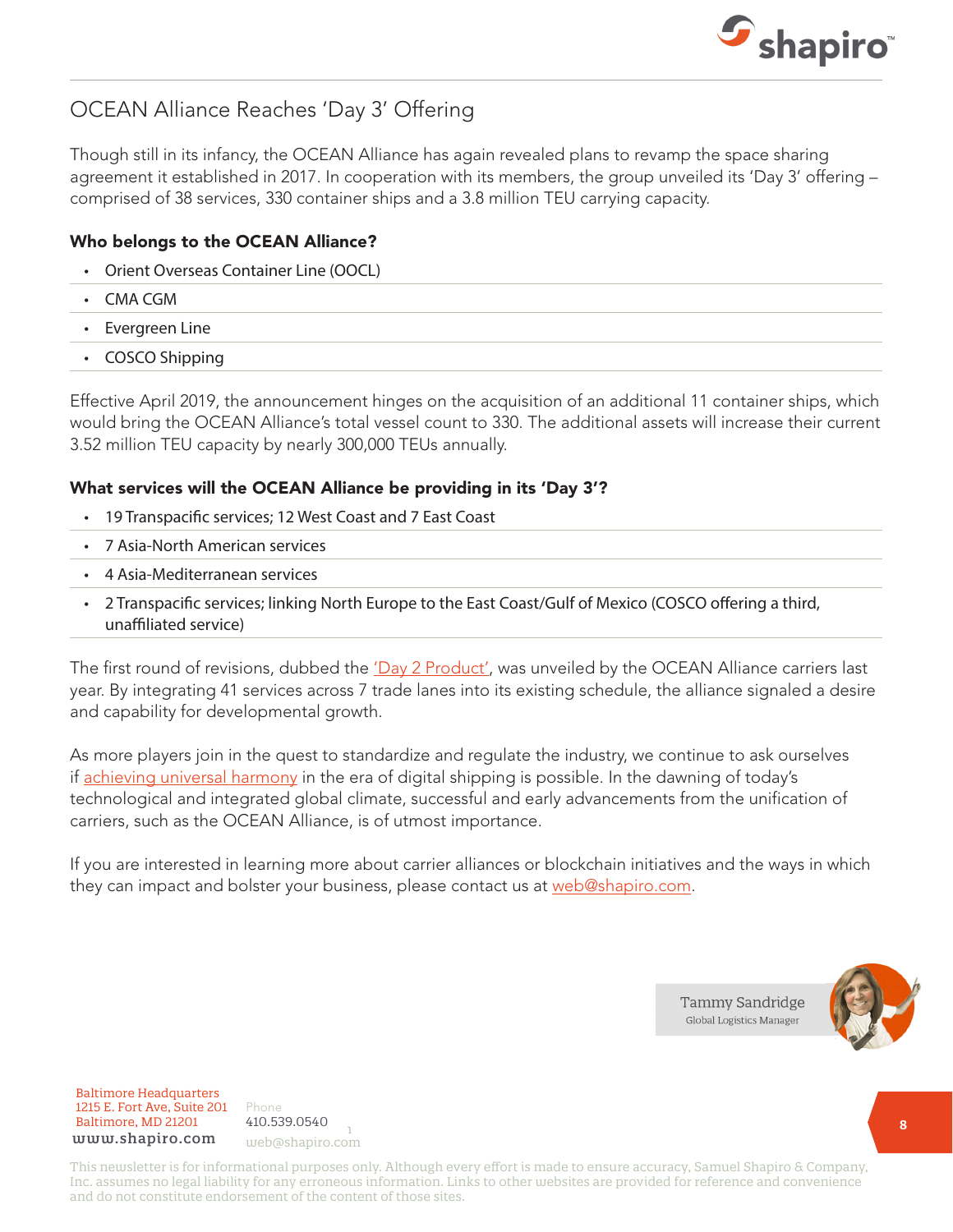

### UK Uncertainty Leads to Pre-Brexit Peak Volume Surcharge Implementations

As the March 29 deadline for the UK's departure from the European Union (EU) rapidly approaches, logistics providers have begun to implement "pre-Brexit" volume surcharges as a response to growing demand from domestic importers and general market uncertainty.

The anticipated influx of container shipping demand in February and March has led Icelandic steamship line and intermodal provider Samskip to implement surcharges on UK shipments as a means of temporarily controlling the forecasted uptick in volume. Existing shippers have been offered a weekly allocation void of surcharges based on last year's shipment volume, but will incur an additional **€ 243** fee on each shipment that exceeds its allotment during the peak months.

In order to ensure equipment availability, the carrier is also implementing separate demurrage charges on 45 ft dry, curtainsided and reefer containers as well as for flat-racks. Shippers will be subjected to a  $\epsilon$  98 per day quay rent fee on containers not collected or delivered according to the number of free days allocated by contract. Other carriers are likely to follow suit in the near term.

Importers should expect to incur additional fees until the number of shipments begin to decline and normalize in April.

As Brexit uncertainty looms, it is time for UK importers and exporters to begin to develop contingencies should their supply chains be impacted by the final deal (or lack thereof).

Contact [web@shapiro.com](mailto:web%40shapiro.com?subject=) to see how Shapiro can assist you in booking your Pre-Brexit shipments in the most economical and efficient way possible!



### Air Cargo Peak Season Report

The highly anticipated air cargo peak volumes expected in December proved to be a no show. Typically, rates increase during a brief recovery period between Black Friday and the capacity shrinkage in the weeks leading into Chinese New Year (CNY). However, this shipping cycle saw a rather hard crash of post-peak rates, and only a small rate increase during the second week of January.

Did shippers stock up their warehouses early due to increased tariff deadlines? Did they book all of their cargo on ships that typically keep the cost lower per unit? These two factors, combined with a decreasing fuel index and relatively low occurrence of weather-related disruptions that typically suck capacity, resulted in a very mild pre-CNY air market for 2019.

> **Cindy Freitas** Air Pricing Supervisor



Baltimore Headquarters Baltimore Headquarters 1215 E. Fort Ave, Suite 201 1215 E. Fort Ave, Suite 201 Baltimore, MD 21201 Baltimore, MD 21201  ${\tt www.shapiro.com}$  web@shapiro.com

Phone Phone 410.539.0540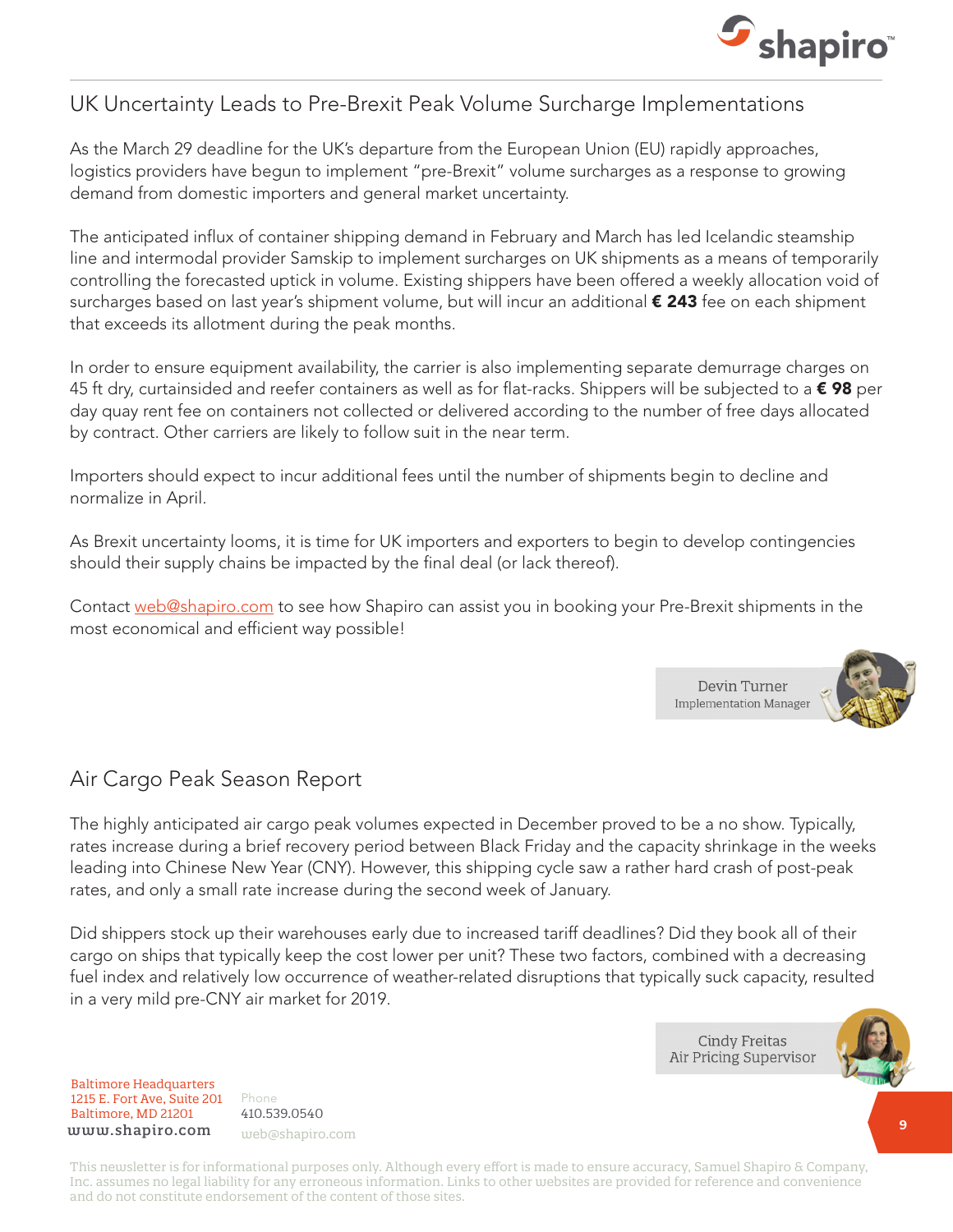

### The German Air Strikes – Again!

On January 15, Germany suffered its third organized air strike, proving 2019 will be another taxing year for the country's transportation aspirations. Just days into the new year, approximately 23,000 aviation security personnel walked out from Frankfurt, Hamburg, Munich, Hanover, Bremen, Leipzig/Helle, Dresden and Erfurt airports; wreaking havoc on the lives of more than 200,000 passengers.

Conversations to improve work conditions and staff wages have stalled in recent weeks. Although the talks remain behind closed doors, union organizers are relying on very vocal, public disapproval over delays and cancellations to incentivize the airlines to reach a more agreeable settlement.

Members of the Ver.di and DBB unions hope that the increase in the frequency of protests may help shed light on the ill-progressing negotiations with carriers. As expected, carriers have responded by casting the finger of blame for Germany's repeated transportation woes back on the unionized workers.

Major airlines such as Lufthansa and American Airlines announced the disruption in service ahead of time, signaling the severity and escalation of the volatile negotiations. With a longstanding reputation of being a beast full of inefficiencies, the last few weeks do not set the scene for the turning of a new leaf in Germany's aviation industry.

> **Cindy Freitas** Air Pricing Supervisor



Baltimore Headquarters Baltimore Headquarters 1215 E. Fort Ave, Suite 201 1215 E. Fort Ave, Suite 201 Baltimore, MD 21201 Baltimore, MD 21201 www.shapiro.com

Phone Phone 410.539.0540 web@shapiro.com